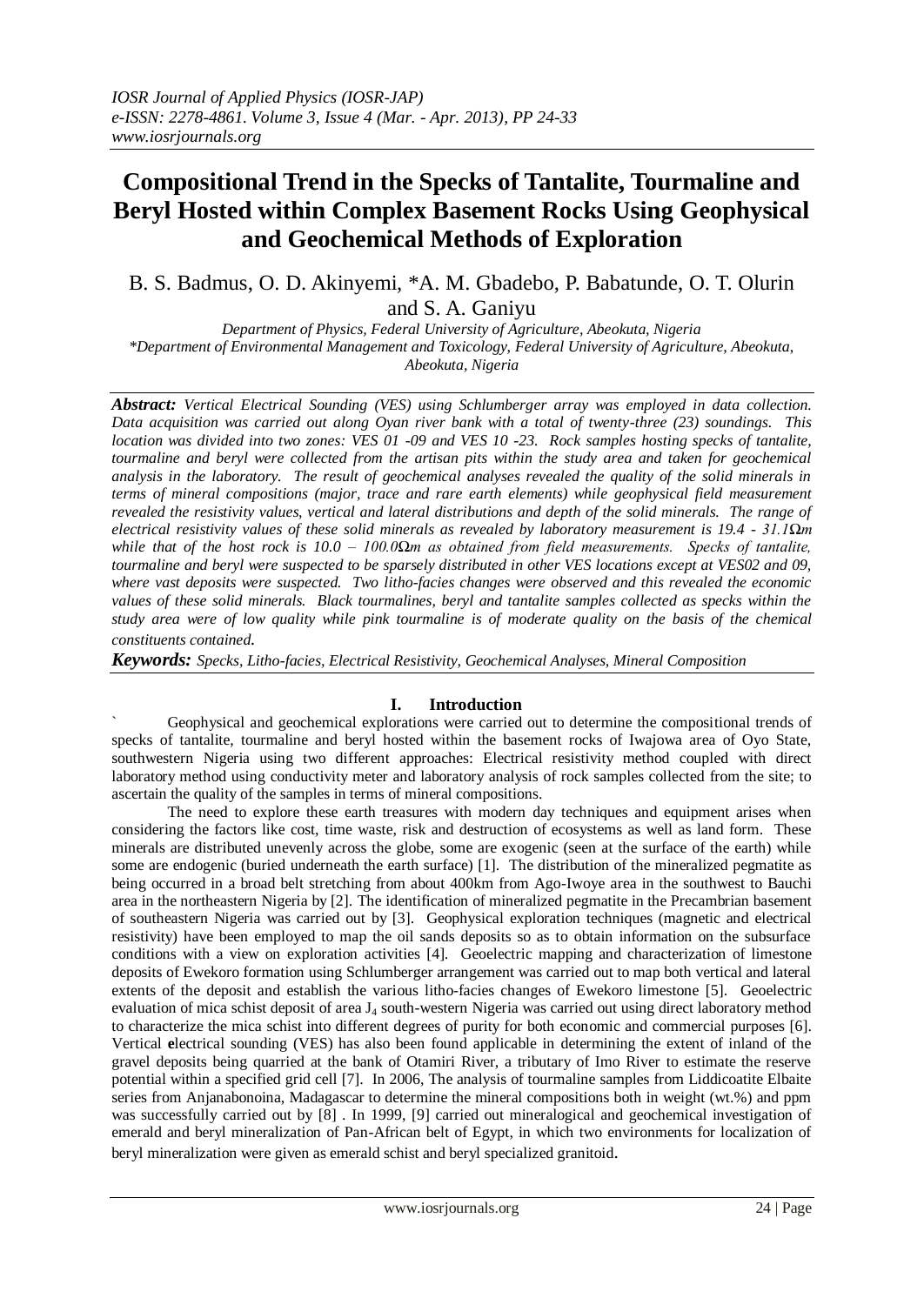### **1.1Location of the Study Area**

The study area lies within Oyo State which is bounded in the west by Benin Republic, in the south by Ogun State, in the north by Kwara and Osun State and in the east by Osun/Ondo State. It occupies a total area of 5km<sup>2</sup> of Iwajowa area with longitude between N07<sup>0</sup>58'17" and N07<sup>0</sup>58'26" and latitude between E003<sup>0</sup>2'24" and  $E003^{0}2^{\prime}28$ ".

#### **1.2Geology of the study area and pegmatite distribution within Nigeria**

The basement complex of southwestern Nigeria lies to the rest of the West African craton in the region of late Precambrian to early palaeozoic orogenesis. The basement complex rocks of Nigeria are composed predominantly of migmatitic and granitic gneisses; quartzites, slightly migmatised to unmigmatised metasedimentary schist and meta-igneous rock, charnockitic, gabbroic, and dioritic rock; and the members of the older granite suit mainly granites, granodiorites and syenites, [10].

Pegmatites are widely distributed within Nigerian basement complex rocks with a marked concentration of the mineralized pegmatites occurring in a broad belt extending for about 400km from Ago-Iwoye area in the southwest to Bauchi area in the northeast Nigeria ([3], [11], [12], and [13]). However, ([2], [14]) have also identified mineralized pegmatites in the Precambrian basement of southeastern Nigeria. This Pan-African belt continues southwest into northeast Brazil where analogous mineralized metal pegmatites also occur ([15], [16]). The pegmatites range in dimensions from a few metres to a kilometer in length while the width varies from a few centimeters to ten meters and more. Dykes with strike lengths between 300-700 meters are quite common. Although the majority of the pegmatites occur in the form of regular, tabular dykes with fairly constant dips and strikes, many of richly mineralized pegmatites occur as silt-like bodies with pronounced pinch and swell structures.

### **1.3 Brief Description of Tourmaline, Tantalite and Beryl**

Tourmaline is a complex borosilicate mineral with varying amount of aluminum, iron, magnesium, sodium, lithium, potassium and sometimes other elements. It exists in different facies: red, pink, blue, green, brown, yellow, violet-red and black. Its general formula can be written as  $XY_3 Al_6(OH)_4 (BO_3)_3 (Si_6O_{18})$  where  $X=$  Na, Ca and Y = Al, Fe<sup>+3</sup>, Li, Mg, Mn<sup>+2</sup>. Tourmaline is found in two main geological formations: Igneous rocks (granite pegmatite) and in metamorphic rocks such as schist and marble, [17]. Tourmaline can also be found in minor amounts as grains sandstone. It is used as gemstone and in electronic instrumentation because of its piezo-electric and pyro-electric properties.

Tantalite is a natural mineral which exist as columbite-tantalite (COLTAN), since pure tantalite is very rare. It is chiefly found in granite pegmatite and as a detrital mineral in some places in considerable amounts. The chemical formula is (Fe, Mn) (Ta, Nb)<sub>2</sub> O<sub>6</sub>. Tantalum oxide is used in camera lenses, x-ray films and ink-jet printer. Tantalum powder is used in electronic instrumentations while tantalum fabricated sheets, plates, rods and wires are used in jet engines.

Beryl is a major ore of beryllium, it is found in the same geological formation as tourmaline. Its chemical formula is  $Be_3Al_2Si_6O_{18}$  but has variable amount of Na, Li, Ce, Fe, V and Cr. It exists in different facies: green, blue, red, yellow, colourless and pink. The amount of V and Cr determines the colour of beryl. It is used as gemstone and it is the major source of beryllium which is used in metallurgical companies for strengthening other metals.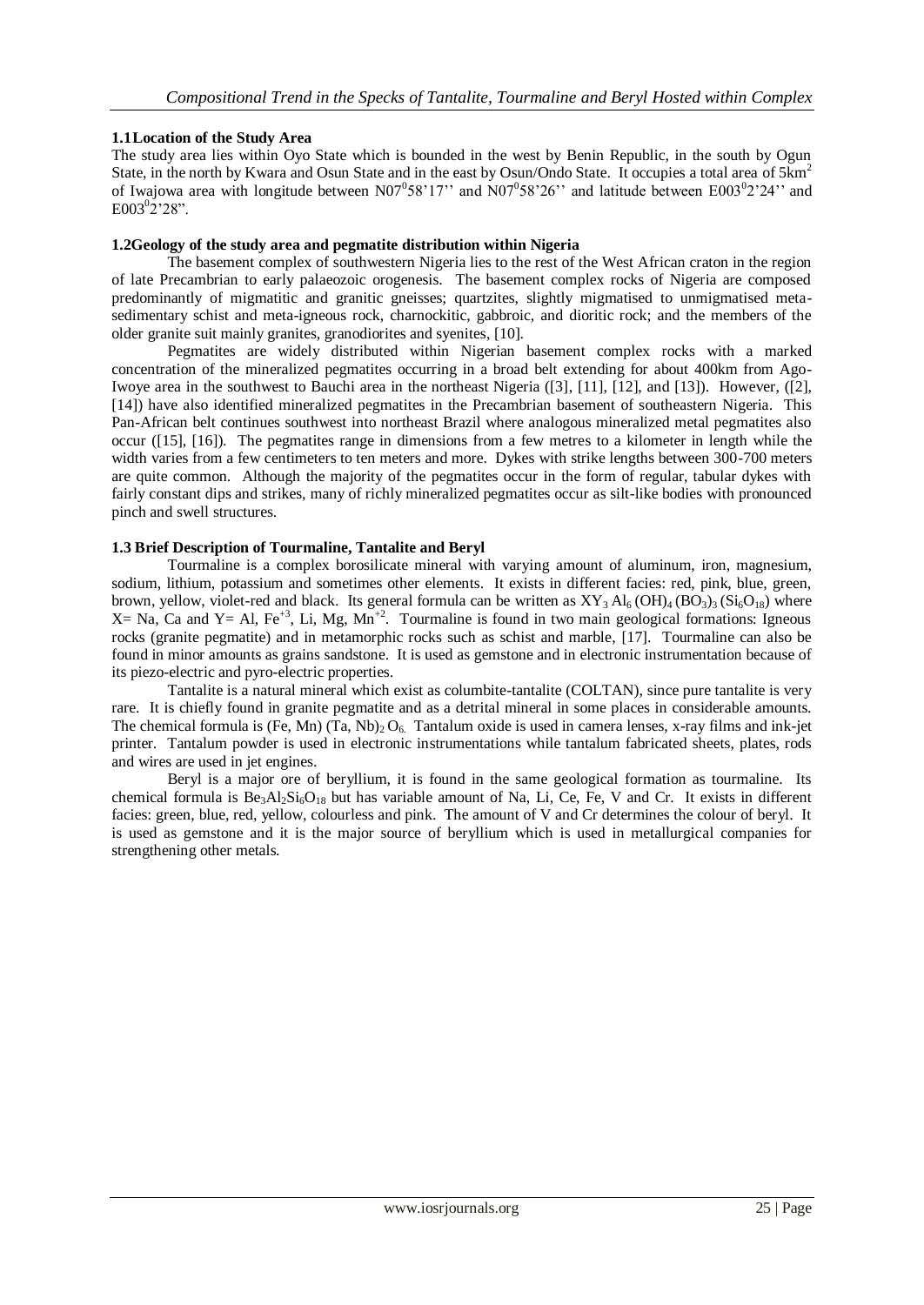

Figure 1 Geological Map of the Study Area

Figure1:Geological map of the study area



**Figure 2: Pegmatite pit in which Artisan miners are carrying out mining activities.**

### **II. METHOD**

**2.1Electrical Resistivity** Electrical resistivity method using Schlumberger vertical electrical sounding was employed in data collection. Data acquisition was carried out along Oyan river bank with a total of twenty-three (23) soundings. Schlumberger array was used because of its greater depth of penetration [18]. These locations were divided into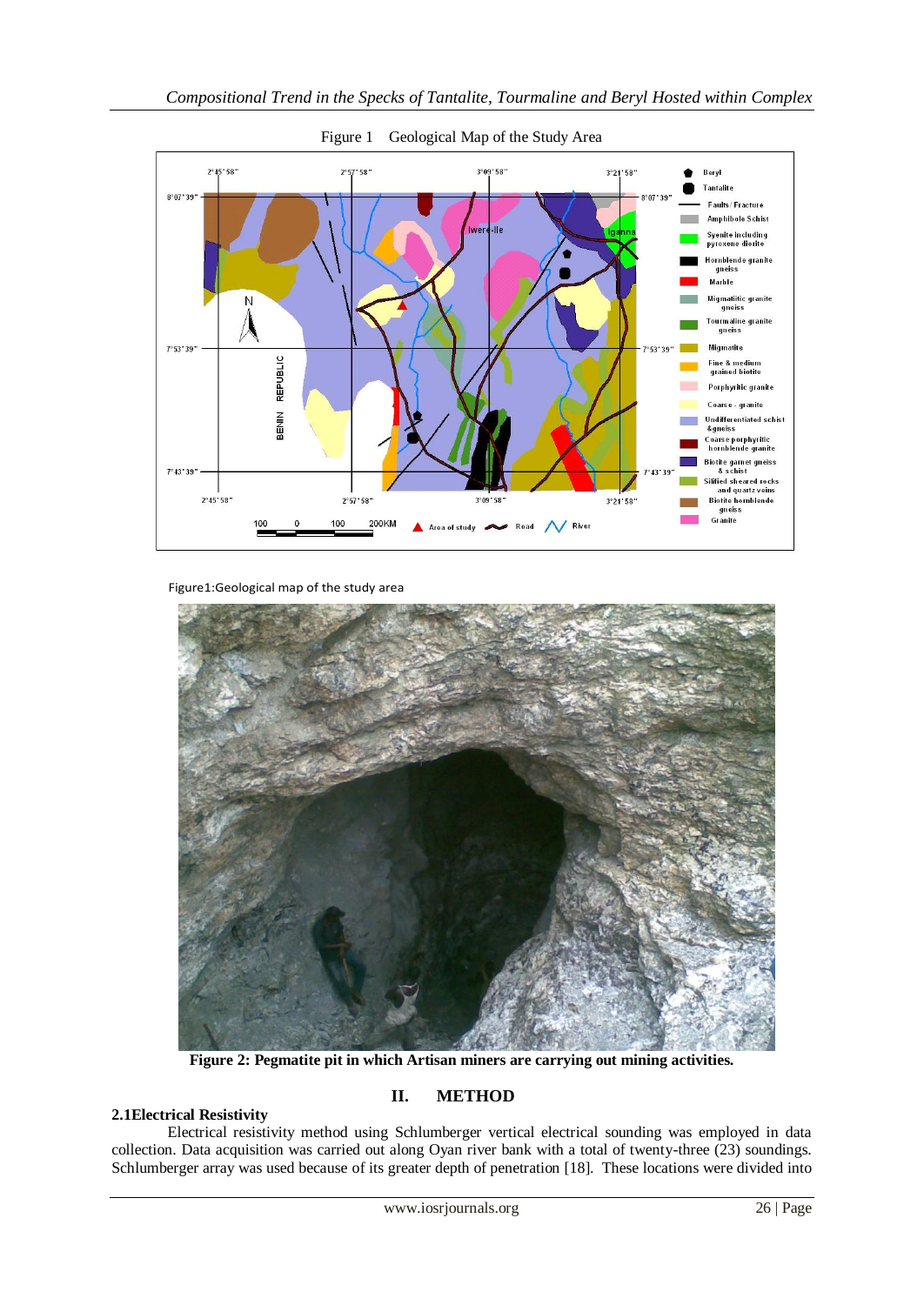two zones: VES 01 - 09 and VES 10 - 23. The instruments used in carrying out the resistivity sounding include ABEM 300 SAS terrameter and its accessories. Rock samples labeled A, B, C, D, E, F,  $Q_1$  and  $Q_2$  were collected from the Artisan pits within the study area and were taken for laboratory measurements. Electrical and thermal conductivities measurements of samples A (beryl), C (black tourmaline), F (tantalite) and Q (pink tourmaline) were carried out with the aid of conductivity meter. Thermal conductivity measurement was carried out on samples A, B, C, D, E and F. The preliminary interpretation was done using conventional curve matching method ([19], [20], and [21]). Based on the interpretation, initial estimates of resistivities and thickness of the various layers were obtained. These were used as initial model parameter for computer assisted interpretation technique for further refinement of the results used in final qualitative interpretation. RES 1D software was used for computer iteration technique. The results from computer modeling for the sounding stations VES (01-09) and VES (10-23) are summarized in Figure 5.

### **2.2Geochemical Analyses**

Geochemical analyses of rock samples collected from the site were carried out to determine their mineral compositions (in terms of major, trace and rare earth elements). All these analyses were carried out using Atomic Absorption Spectrophotometer (AAS) and their results are shown in Tables 5a, b, c and d.

**III. Result And Discussion TABLE 1: RESISTIVITY VALUES, DEPTH AND THE LITHOLOGY OF STUDY AREA (VES 01-09)**

| <b>VES LOCATION</b>                                          | <b>LAYE</b><br>R <sub>NO</sub> | <b>RESISTIVI</b><br>$TY(\Omega m)$ | <b>THICKN</b><br>ESS(m)  | <b>DEPT</b><br>H(m)      | <b>LITHOLOGY</b>           |
|--------------------------------------------------------------|--------------------------------|------------------------------------|--------------------------|--------------------------|----------------------------|
| <b>VES 01 ELV:162m</b>                                       | $\mathbf{1}$                   | 226.33                             | 0.8                      | 0.8                      | Topsoil                    |
| :N $07^058'$ 19"                                             | $\overline{2}$                 | 35.3                               | 3.2                      | 4.0                      | Pegmatite                  |
| :E003 <sup>0</sup> 2'24''                                    | $\overline{3}$                 | 1212.4                             | 13.8                     | 17.8                     | Sandstone                  |
|                                                              | $\overline{4}$                 | 8308                               | $\overline{\phantom{a}}$ | $\overline{\phantom{0}}$ | Fresh Basement             |
| VES 02 ELV:193m                                              | $\mathbf{1}$                   | 2989.8                             | 0.6                      | 0.6                      | Topsoil                    |
| Long:N07 <sup>0</sup> 58'18"<br>Lat:E003 <sup>0</sup> 2'26"  | $\overline{2}$                 | 380.4                              | $2.0\,$                  | 2.6                      | Sandy Clay                 |
|                                                              | $\overline{3}$                 | 1946.8                             | $\overline{3.1}$         | 5.7                      | Clayey Sand                |
|                                                              | $\overline{4}$                 | 68.2                               | 24.2                     | 30                       | Pegmatite+Tourmaline       |
|                                                              | 5                              | 2632.8                             | $\frac{1}{2}$            | $\overline{a}$           | <b>Fresh Basement</b>      |
| <b>VES</b><br>03                                             | $\mathbf{1}$                   | 1770.9                             | 0.4                      | 0.4                      | Topsoil                    |
| ELV:228m                                                     | $\overline{2}$                 | 91.4                               | 1.2                      | 1.6                      | Weathered Granite          |
| Long:N 07°58' 20"                                            | $\overline{3}$                 | 394.2                              | 29.3                     | 30.9                     | Clayey Sand                |
| Lat:E003 <sup>0</sup> 2'28"                                  | $\overline{4}$                 | 10.6                               | $\overline{a}$           | $\overline{a}$           | <b>Tourmaline Zone</b>     |
| <b>VES</b><br>04                                             | $\mathbf{1}$                   | 884.9                              | 0.7                      | 0.7                      | Topsoil                    |
| ELV:225m                                                     | $\overline{2}$                 | 39.7                               | 6.6                      | 7.3                      | Pegmatite                  |
| Long:N07 <sup>0</sup> 58' 20"<br>Lat:E003 <sup>0</sup> 2'27" |                                |                                    |                          |                          | Tourmaline+Tantalite       |
|                                                              | $\overline{3}$                 | 550.2                              | 6.3                      | 13.6                     | Sandstone                  |
|                                                              | $\overline{4}$                 | 261.4                              | 4.3                      | 17.9                     | Clayey Sand                |
|                                                              | 5                              | 5613.9                             | $\overline{\phantom{0}}$ | $\overline{a}$           | <b>Fresh Basement</b>      |
| <b>VES 05 ELV186m</b>                                        | $\mathbf{1}$                   | 4486.9                             | 0.4                      | 0.4                      | Topsoil                    |
| Long: $N07^{0}58'$ 20"                                       | $\overline{2}$                 | 2001.9                             | 0.7                      | 1.1                      | Compacted Sandstone        |
| Long:E003 $^0$ 2'27"                                         | $\overline{3}$                 | 60522                              | 4.3                      | $\overline{5.4}$         | <b>Fresh Basement</b>      |
|                                                              | $\overline{4}$                 | 13835.9                            | 1.1                      | 6.5                      | <b>Fresh Basement</b>      |
|                                                              | $\overline{5}$                 | 745.8                              |                          |                          | <b>Fractured Basement</b>  |
| <b>VES 06 ELV:185m</b>                                       | $\overline{1}$                 | 1386.9                             | 0.7                      | 0.7                      | Topsoil                    |
| Long:N07°58' 20"                                             | $\overline{2}$                 | 961.7                              | 0.5                      | 1.2                      | <b>Compacted Sandstone</b> |
| Lat: $E003^{0}2'27''$                                        | $\overline{3}$                 | 1811.2                             | 1.5                      | 2.7                      | <b>Fresh Basement</b>      |
|                                                              | $\overline{4}$                 | 3553.9                             |                          |                          | Fresh Basement             |
| VES 07 ELV:183m                                              | $\overline{1}$                 | 356.5                              | 0.4                      | 0.4                      | Topsoil                    |
| Long: N $07^0$ 58' 19''                                      | $\overline{c}$                 | 18130.2                            | 1.0                      | 1.4                      | <b>Fresh Basement</b>      |
| Lat: $E003^{0}2'27''$                                        | $\overline{3}$                 | 100000                             | $\overline{29.1}$        | 30.5                     | <b>Fresh Basement</b>      |
|                                                              | $\overline{4}$                 | 72305.5                            |                          |                          | Fresh Basement             |
|                                                              | $\mathbf{1}$                   | 118.2                              | 1.1                      | 1.1                      | Topsoil                    |
| VES 08 ELV:209m                                              | $\overline{2}$                 | 36.5                               | 3.8                      | 4.9                      | Pegmatite (Tantalite+      |
| Long: N $07^0$ 58' 21"                                       |                                |                                    |                          |                          | Tourmaline                 |
| Lat: $E003^02'28''$                                          | $\overline{3}$                 | 281.3                              | 6.5                      | 11.4                     | Clayey Sand                |
|                                                              | $\overline{4}$                 | 5832.6                             |                          |                          | <b>Fresh Basement</b>      |
| <b>VES</b><br>09                                             | $\mathbf{1}$                   | 880.6                              | 0.7                      | 0.7                      | Topsoil                    |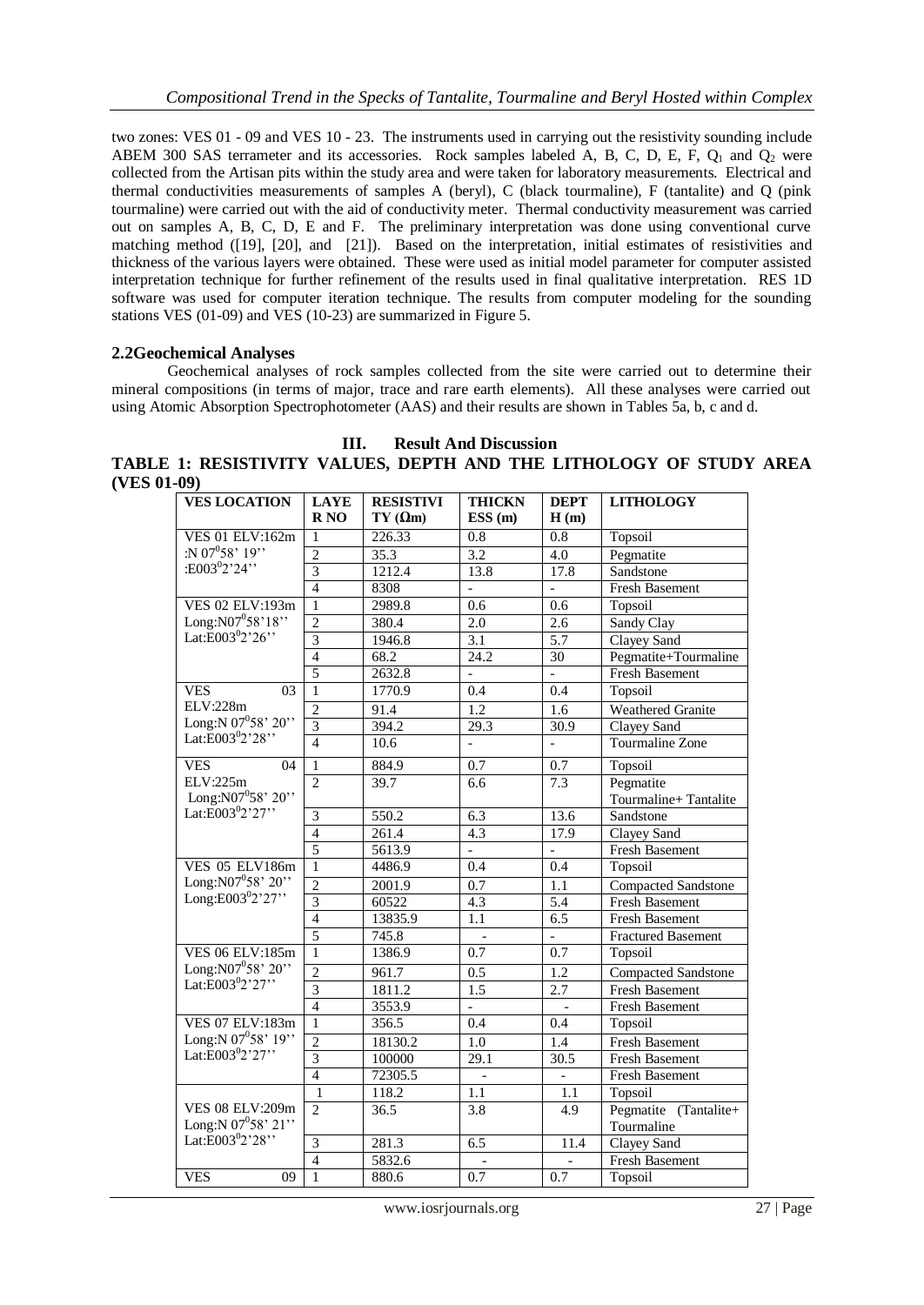| ELV:212m<br>Long: N $07^0 58' 20''$<br>Lat:E003 <sup>0</sup> 2'28" | 32.8   |      | 2.3  | Pegmatite (Tourmaline)<br>Associated Solid<br>Mineral) |
|--------------------------------------------------------------------|--------|------|------|--------------------------------------------------------|
|                                                                    | 1074.5 | 5.3  | 7.6  | <b>Compacted Sandstone</b>                             |
|                                                                    | 77.5   | 27.5 | 35.2 | Pegmatite                                              |
|                                                                    |        |      |      | (Tourmaline+Tantalite)                                 |
|                                                                    | 8300.9 |      |      | <b>Fresh Basement</b>                                  |

**TABLE 2: RESISTIVITY VALUES, DEPTH AND LITHOLOGY OF THE STUDY AREA (VES 10 – 23)** 

| <b>VES</b>        | <b>LAYER</b>            | <b>RESISTIVITY</b> | <b>THICKNESS</b>          | <b>DEPTH</b>        | <b>LITHOLOGY</b>           |
|-------------------|-------------------------|--------------------|---------------------------|---------------------|----------------------------|
| <b>LOCATION</b>   | NO                      | $(\Omega m)$       | (m)                       | (m)                 |                            |
| <b>VES</b><br>10  | 1                       | 1913.4             | $\overline{0.4}$          | 0.4                 | Topsoil                    |
| ELV:124m<br>N:    | $\overline{2}$          | 92.8               | 0.7                       | $\overline{1.0}$    | Pegmatite                  |
| $07^0 58' 20''$   | $\overline{3}$          | 100.1              | 0.9                       | 1.9                 | Sandy Clay                 |
| $E:003^{0}2'26''$ | $\overline{\mathbf{4}}$ | 14016.2            | 8.8                       | 10.7                | <b>Fresh Basement</b>      |
|                   | $\overline{5}$          | 4887.2             | 11.1                      | 21.9                | <b>Fresh Basement</b>      |
|                   | 6                       | 1384.2             | $\overline{a}$            | $\overline{a}$      | Fresh Basement             |
| <b>VES</b><br>11  | $\mathbf{1}$            | 19.0               | $\overline{1.8}$          | 1.8                 | Topsoil                    |
| ELV:155m<br>N:    | $\overline{2}$          | 132.9              | 2.0                       | 3.8                 | Sandy Clay                 |
| $07^{0}58'19''$   | 3                       | 573.2              | 21.0                      | 24.8                | Clayey Sand                |
| $E:003^{0}2'25''$ | $\overline{4}$          | 41.1               | 8.3                       | 33.2                | Pegmatite+Tourmaline       |
|                   | $\overline{5}$          | 3166.9             | $\mathbb{L}^{\mathbb{N}}$ | $\bar{\phantom{a}}$ | <b>Fresh Basement</b>      |
| <b>VES</b><br>12  | $\mathbf{1}$            | 1045.2             | $\overline{0.6}$          | $\overline{0.6}$    | Topsoil                    |
| ELV:16m           | $\overline{c}$          | 36610.2            | 2.7                       | 3.3                 | <b>Fresh Basement</b>      |
| N: $07^058'$ 20"  | $\overline{3}$          | 10725.2            | $\overline{3.6}$          | 6.9                 | <b>Fresh Basement</b>      |
| $E:003^{0}2'26'$  | $\overline{4}$          | 1459.0             | 22.3                      | 29.3                | <b>Fractured Basement</b>  |
|                   | $\overline{5}$          | 23349.0            | $\overline{\phantom{a}}$  | $\overline{a}$      | Fresh Basement             |
| <b>VES</b><br>13  | $\mathbf{1}$            | 3765.9             | 0.5                       | 0.5                 | Topsoil                    |
| ELV:164m<br>N:    | $\overline{2}$          | 1267.6             | 0.9                       | 1.4                 | <b>Compacted Sandstone</b> |
| $07^0 58' 20'$    | $\overline{3}$          | 100000.0           | 28.3                      | $\overline{29.7}$   | <b>Fresh Basement</b>      |
| $E:003^{0}2'27''$ | $\overline{4}$          | 100000.0           | 67.7                      | 97.4                | Fresh Basement             |
|                   | $\overline{5}$          | 40642.9            | $\overline{\phantom{a}}$  | $\equiv$            | <b>Fractured Basement</b>  |
| <b>VES</b><br>14  | $\mathbf{1}$            | 3407.8             | 0.6                       | 0.6                 | Topsoil                    |
| ELV195m<br>N:     | $\overline{2}$          | 495.4              | $\overline{0.9}$          | 1.5                 | Clayey Sand                |
| $07^0 58' 20'$    | $\overline{3}$          | 1205.4             | $\overline{1.2}$          | 2.7                 | <b>Compacted Sandstone</b> |
| $E:003^{0}2'27''$ | $\overline{4}$          | 33800.6            | 18.5                      | 21.2                | <b>Fresh Basement</b>      |
|                   | $\overline{5}$          | 3010.5             |                           |                     | <b>Fresh Basement</b>      |
| <b>VES</b><br>15  | $\mathbf{1}$            | 4109.4             | 0.6                       | 0.6                 | Topsoil                    |
| ELV:192m<br>N:    | $\overline{2}$          | 10000.0            | $\overline{4.5}$          | 5.1                 | <b>Fresh Basement</b>      |
| $07^0 58' 20'$    | $\overline{\mathbf{3}}$ | 94894.8            | $\overline{0.2}$          | 11.3                | Fresh Basement             |
| $E:003^{0}2'27''$ | $\overline{4}$          | 18586.9            | 23.6                      | 35.0                | Fractured Basement         |
|                   | $\overline{5}$          | 100000.0           |                           | $\overline{a}$      | Fresh Basement             |
| <b>VES</b><br>16  | $\mathbf{1}$            | 1632.9             | 0.6                       | 0.6                 | Topsoil                    |
| ELV:192m<br>N:    | $\overline{c}$          | 724.5              | 5.6                       | 6.2                 | Clayey Sand                |
| $07^0 58' 20'$    | 3                       | 106.2              | 9.6                       | 15.8                | Sandy Clay                 |
| $E:003^{0}2'27''$ | $\overline{4}$          | 648.5              | 13.2                      | $29.\overline{0}$   | <b>Fractured Basement</b>  |
|                   | $\overline{5}$          | 6320.6             |                           |                     | <b>Fresh Basement</b>      |
|                   |                         |                    |                           |                     |                            |
|                   |                         |                    |                           |                     |                            |
|                   | 3                       | 744.4              | 2.9                       | 4.6                 | Clayey Sand                |
|                   | $\overline{4}$          | 3722.1             |                           |                     | <b>Fresh Basement</b>      |
|                   |                         |                    |                           |                     |                            |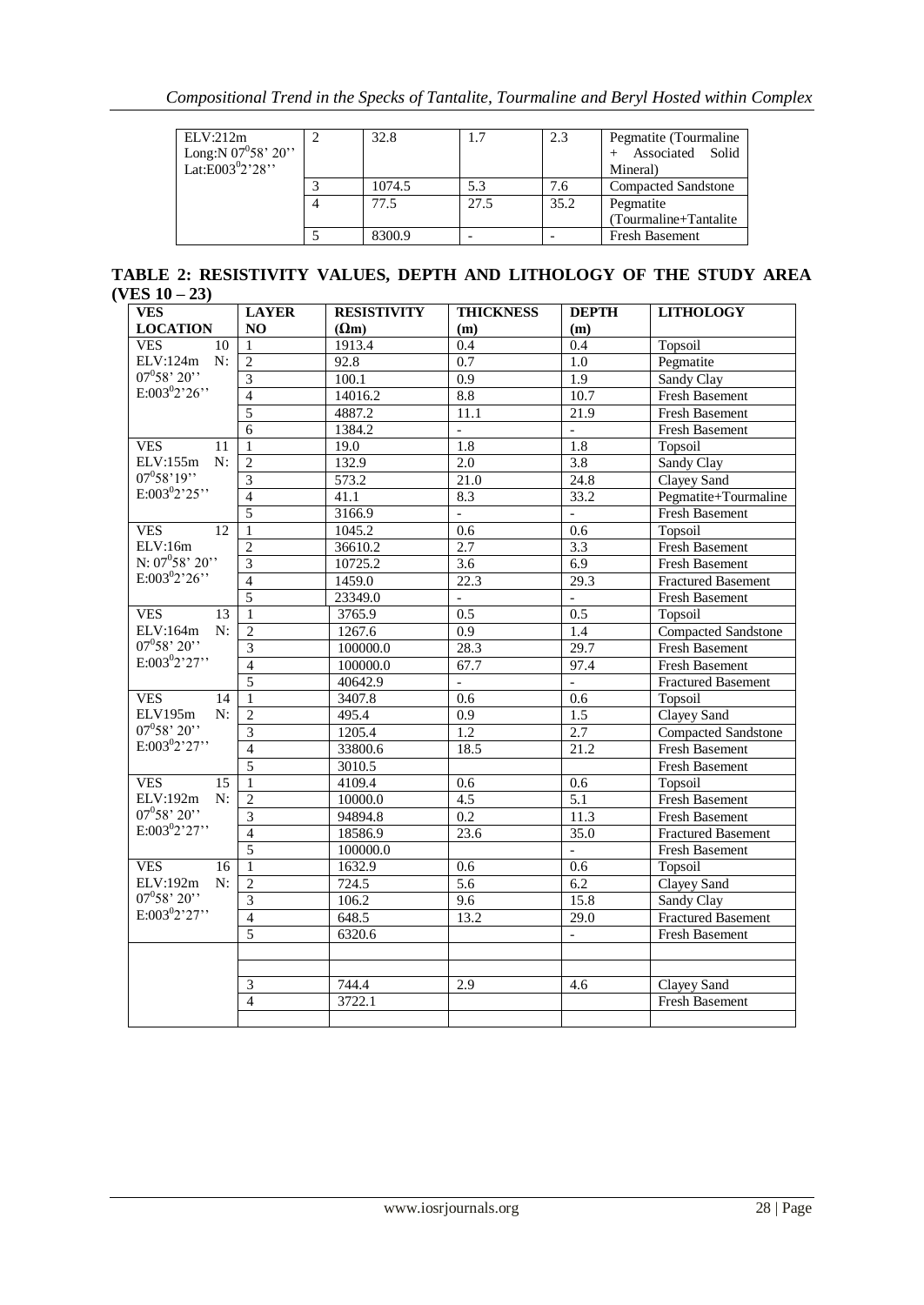|  |  |  |  | Compositional Trend in the Specks of Tantalite, Tourmaline and Beryl Hosted within Complex |  |
|--|--|--|--|--------------------------------------------------------------------------------------------|--|
|--|--|--|--|--------------------------------------------------------------------------------------------|--|

| <b>VES</b><br><b>LOCATION</b> | <b>LAYER</b><br>N <sub>O</sub> | <b>RESISTIVITY</b><br>$(\Omega_m)$ | <b>THICKNESS</b><br>(m) | <b>DEPTH</b><br>(m) | <b>LITHOLOGY</b>               |
|-------------------------------|--------------------------------|------------------------------------|-------------------------|---------------------|--------------------------------|
| <b>VES18</b>                  | $\mathbf{1}$                   | 999.1                              | 0.2                     | 0.2                 | Topsoil                        |
| ELV:212m N:                   | $\overline{2}$                 | $130\overline{43.5}$               | 0.5                     | 0.7                 | <b>Fresh Basement</b>          |
| $07^0 58' 21'$                | 3                              | 100000.0                           | 10.3                    | 11.0                | <b>Fresh Basement</b>          |
| $E:003^03'28''$               | $\overline{4}$                 | 12180.0                            |                         |                     | <b>Fractured Basement</b>      |
| <b>VES</b><br>19              | $\mathbf{1}$                   | 380.0                              | 0.9                     | 0,9                 | Topsoil                        |
| $ELV:215m$ N:                 | $\overline{2}$                 | 393.2                              | 1.8                     | 2.7                 | Clayey sand                    |
| $07^0 58' 20'$                | 3                              | 4550.9                             | 6.2                     | 8.9                 | Fresh Basement                 |
| $E:003^{0}3'28"$              | $\overline{4}$                 | 420.5                              | 6.8                     | 15.7                | <b>Fractured Basement</b>      |
|                               | 5                              | 2400.2                             |                         |                     | <b>Fresh Basement</b>          |
| <b>VES</b><br>20              | $\mathbf{1}$                   | 99.2                               | 0.8                     | 0.8                 | Topsoil                        |
| ELV:221m N:                   | $\mathfrak{D}$                 | 56.1                               | 0.8                     | 1.6                 | Pegmatite+Tourmaline           |
| $07^{0}58'$ 19''              | 3                              | 1123.9                             | 1.3                     | 2.9                 | Clayey Sand                    |
| $E:003^{0}3'27''$             | $\overline{4}$                 | 10900.3                            | 3.0                     | 5.9                 | <b>Fresh Basement</b>          |
|                               | 5                              | 1620.9                             |                         |                     | <b>Fractured Basement</b>      |
| <b>VES</b><br>21              | $\mathbf{1}$                   | 148.2                              | 0.6                     | 0.6                 | Topsoil                        |
| $ELV:22m$ N:                  | $\overline{c}$                 | 148.7                              | 1.1                     | 1.8                 | Sandy Clay                     |
| $07^{0}58'$ 19''              | 3                              | 248.7                              | 1.1                     | 2.9                 | Clayey Sand                    |
| $E:003^{0}3'28"$              | $\overline{4}$                 | 5615.7                             | 14.7                    | 17.6                | <b>Fresh Basement</b>          |
|                               | 5                              | 559.5                              |                         |                     | <b>Fractured Basement</b>      |
| <b>VES</b><br>22.             | $\mathbf{1}$                   | 1015.5                             | 0.5                     | 0.5                 | Shale/Clay                     |
| ELV:220m N:<br>$07^0 58' 19'$ | $\mathfrak{D}$                 | 55.6                               | 1.8                     | 2.3                 | Pegmatite<br>$+$<br>Tourmaline |
| $E:003^{0}3'28"$              | 3                              | 14234.8                            | 51.7                    | 53.9                | Fresh Basement                 |
|                               | $\overline{4}$                 | 2587.7                             |                         |                     | <b>Fresh Basement</b>          |
| 23<br><b>VES</b>              | $\mathbf{1}$                   | 25.3                               | 0.4                     | 0.4                 | Topsoil                        |
| ELV:221m N:                   | $\overline{2}$                 | 161.1                              | $0.6^{\circ}$           | 1.0                 | Sandy Clay                     |
| $07^0 58' 19'$                | 3                              | 825.4                              | 1.2                     | 2.2                 | Clayey Sand                    |
| $E:003^03'27''$               | $\overline{\mathcal{L}}$       | 22564.3                            | 17.5                    | 19.7                | <b>Fresh Basement</b>          |
|                               | 5                              | 7696.2                             |                         |                     | <b>Fresh Basement</b>          |

# **TABLE 3: RESULTS OF ELECTRICAL AND THERMAL CONDUCTIVITIES MEASUREMENTS**

| <b>SAMPLE</b>           | ELECTRICAL RESISTIVITY   | ELECTRICAL CONDUCTIVITY | <b>THERMAL</b>       |
|-------------------------|--------------------------|-------------------------|----------------------|
|                         | $(\Omega m)$             | (S)                     | <b>CONDUCTIVITY</b>  |
|                         |                          |                         | (W/m <sup>2</sup> K) |
| A (Beryl)               | 31.0106                  | 0.0322                  | 201                  |
|                         |                          |                         | 250                  |
| B (Schist)              |                          |                         |                      |
| $\mathcal{C}$<br>(Black | 19.4106                  | 0.0515                  | 224                  |
| Tourmaline)             |                          |                         |                      |
| $D$ (Babylon)           |                          |                         | 229                  |
| $E$ (Babylon)           | $\overline{\phantom{0}}$ |                         | 224                  |
| F (Tantalite)           | 28.6106                  | 0.0350                  | 220                  |
| Q(Pink)                 | 19.8106                  | 0.0505                  |                      |
| Tourmaline)             |                          |                         |                      |

### **TABLE 4: SAMPLE IDENTIFICATION**

| <b>SAMPLES</b>       | <b>LOCATION</b>                                              |
|----------------------|--------------------------------------------------------------|
|                      |                                                              |
| A (Beryl)            | LONG.N07.97296 <sup>0</sup> AND LAT.003.04096 <sup>0</sup>   |
| B (Schist)           | LONG.N07.97287 <sup>0</sup> AND LAT.003.040695 <sup>0</sup>  |
| C (Black Tourmaline) | LONG.N07.97296 <sup>0</sup> AND LAT.003.04096 <sup>0</sup>   |
|                      |                                                              |
| $D$ (Babylon)        | LONG.N07.97276 <sup>0</sup> AND LAT.E003.04112 <sup>0</sup>  |
| E (Babylon)          | LONG.N07.97252 <sup>0</sup> AND LAT.E003.04085 <sup>0</sup>  |
| F (Tantalite)        | LONG.N07.97287 <sup>0</sup> AND LAT. E003.04095 <sup>0</sup> |
| Q1(Pink Tourmaline)  | LONG.N07.97269 <sup>0</sup> AND LAT.E003.04109 <sup>0</sup>  |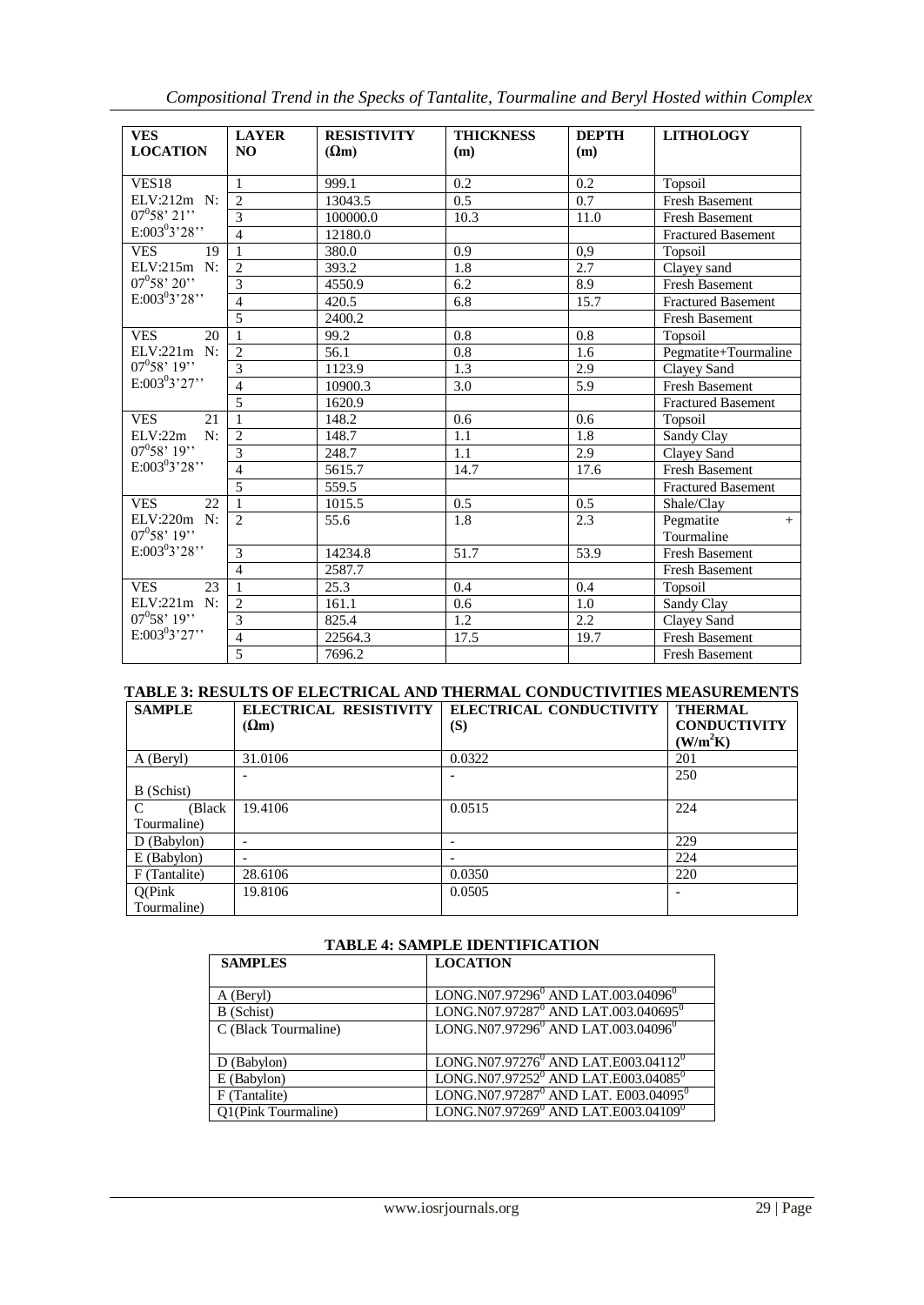

 $10^{3}$ 

ŧ.

10^1 10^2<br>Current Electrode Distance (AB/2) [m]

 $10^{2}$ 

 $10^{1}$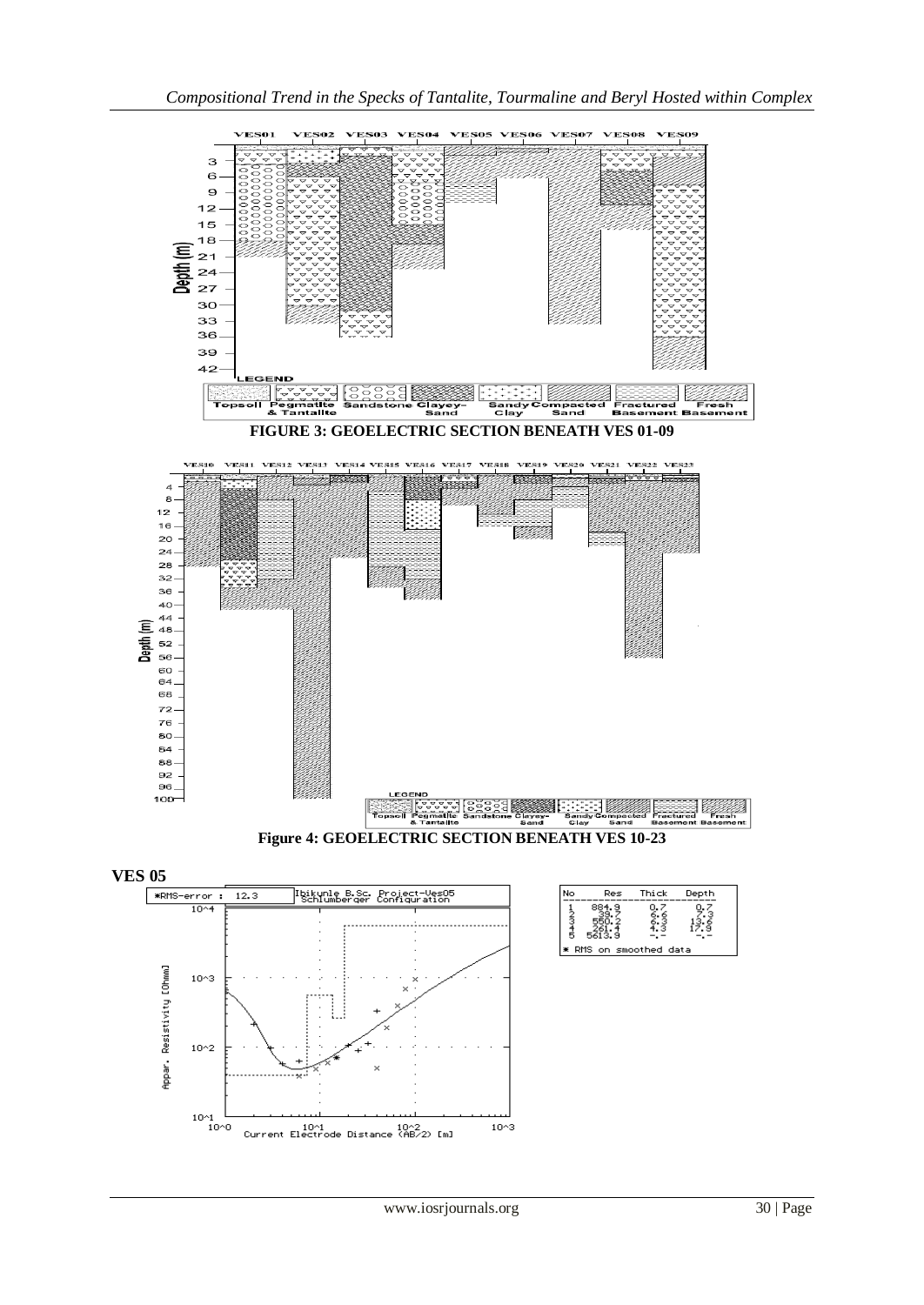

**Figure 5: COMPUTER MODELING FOR SOME SELECTED SOUNDED STATIONS**

### **IV. Discussion**

## **4.1Resistivity Sounding (VES) interpretation**

The results of the VES sounding at each of the geoelectric sections showed sounding curves with four to six geoelelctric layers as revealed by the computer iteration techniques. The resistivity values range from 2.0 $\Omega$ m -2.55 x 10<sup>6</sup> $\Omega$ m. The pegmatites that host these solid minerals were found within the second and fourth layers (Tables 1 and 2) and also found as grains within the topsoil (VES 23). Geoelectric section beneath VES 01-09 was characterized with sparsely distributed pegmatite within VES 01, 03, 04 and 08 while VES 02 and 09 were having vast deposits of pegmatite with overburden thickness of 27.5m and 24.2m and resistivity values between 68.2Ωm and 77.5Ωm respectively. In geoelectric section beneath VES 10 - 23, specks of these solid minerals were sparsely distributed in VES 10, 11, 17, 20, 22 and 23 with resistivity values of 92.8, 41.1, 44.9, 56.1, 55.6 and 25.3Ωm respectively. However, VES 11 has the largest deposit within this geoelectric section with thickness of 8.3m. For VES 23, these solid minerals were suspected within the topsoil. The solid minerals were characterized into two litho-facies changes with facies I and II located at second and fourth geoelectric layers respectively.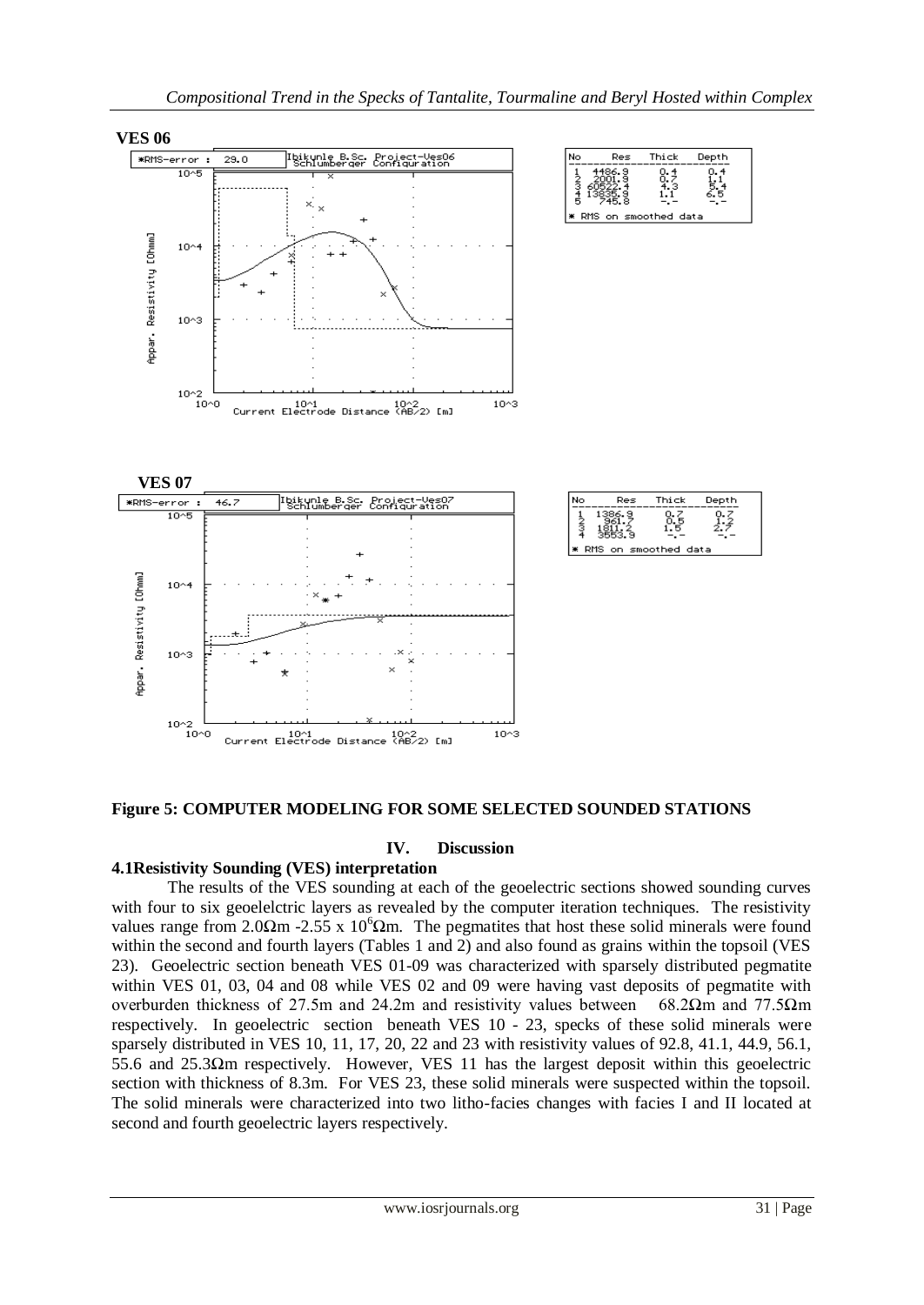### **4.2 LABORATORY MEASUREMENT**

### **4.2.1 Electrical Conductivity Measurement**

Electrical resistivity of rock samples  $(A, C, F, A)$  hosting tantalite, tourmaline and beryl specks were measured with electrical conductivity meter. The results revealed electrical resistivity values of tantalite, tourmaline and beryl specks to range from 19.4 - 31.0Ωm (Table 3). This value also confirmed the classification of tourmaline and tantalite as sub-metallic material and can be found together within the same geoelectric layer.

### **4.2.2 Thermal Conductivity Measurement**

Thermal conductivity measurement of samples A, B, C, D, E and F revealed the thermal conductivity of the samples to be in the range of  $201-250W/m^2K$  (Table 3). This shows that the rate of thermal energy conduction varies from one rock sample to the other and this can serve as a basis for geothermal exploration.

### **4.2.3 Geochemical Analysis**

#### **TABLES 5A, B, C AND D: RESULTS OF GEOCHEMICAL ANALYSES**

| ELEMENT      | А     |       |       |       |       |        |
|--------------|-------|-------|-------|-------|-------|--------|
| Fe $\pm 0.5$ | 0.87% | 7.51% | 4.69% | 4.23% | 4.33% | 4.51%  |
| Ba           | 96    | 336   | 442   | 405   | 416   | 339    |
| Nb           |       |       | 10    | 10    | 18    | 10<br> |
| Ni           |       |       |       |       |       |        |
| Be           | 468   |       |       |       |       |        |
|              |       | 171   | 162   | 159   | 168   | 177    |
|              |       |       |       |       |       |        |
| n.           |       |       |       |       |       |        |

Sample Falso analyzed for Ta and Cu

| war<br>-- | . |  |
|-----------|---|--|
|           |   |  |

Major elements in (wt %)

| Sample | SiO   | TiO             | Al<br>2 U | Fe.<br>чυ.    | MnO  | MgO  | CaO  | Na<br>2 U | 29   |
|--------|-------|-----------------|-----------|---------------|------|------|------|-----------|------|
| м.     | 59.99 | <b>A 45</b><br> | 25.35     | a na<br>7.UZ. | 0.01 | 0.06 | 0.03 | $\cdots$  | 0.58 |
| -02    | 58.48 | 2.20            | 18.65     | 3.36          | 0.03 | 1.26 | 0.46 | 0.48      | 0.87 |

Some Minor and Rare Earth Elements in pink tourmalines in PPM

| -- |  | -- | . . |  |  |  |
|----|--|----|-----|--|--|--|
|    |  |    |     |  |  |  |
|    |  |    |     |  |  |  |

Samples A, B, C, D, E and F were analyzed for  $Fe<sub>2</sub>O<sub>3</sub>$  (Table 4a) with sample B having the highest proportion of 7.51%. Samples C, D, E, and F were almost of equal proportion (4.23 - 4.69%). The trace elements analyzed were Ba, Nb, Ni, Cr, Ti, B, and Be. Sample A has the highest proportion of Be (468ppm) while others samples are between 3 and 6ppm in proportion (Table 5a). Ti, Ni, Cr and Nb were present in small proportion in all samples while B and Ba were present in large proportion (Table 4a) except in sample A. The proportion of Be in sample A indicates that it is of low quality because a high quality Beryl must have over 1000ppm and other trace elements. Samples D and E are low quality tourmalines called Babylon by Artisan miners in Nigeria.

From the analysis of samples  $Q_1$  and  $Q_2$  (pink tourmalines), silica, alumina and iron were the most abundant minerals in the samples while other major elements were present in small proportion (Table5c). Ba is the most abundant trace element that was analyzed in  $Q_1$  and  $Q_2$  while other trace elements were present in small proportion (Table 4c). Zr, Th and Ra were the rare earth elements analyzed with Zr having the highest proportion (Table 4c). The proportion of Cu and Ta in sample F is 16 and 38.9ppm respectively. Sample F is

D